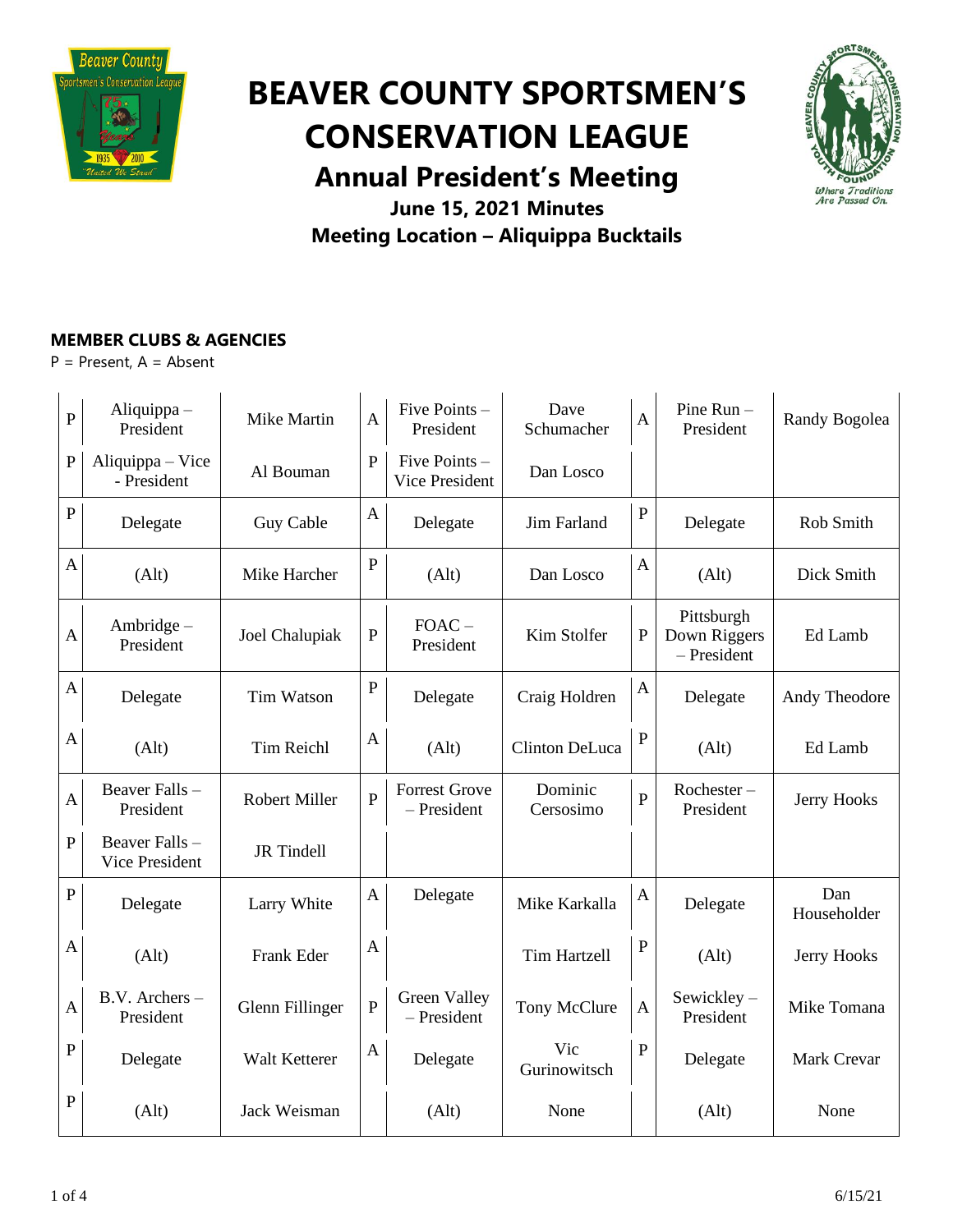| $\mathbf{A}$   | $B.V.$ Rifle $&$<br>Pistol – President           | Chris Lemmon          | $\mathbf{P}$ | Midland-<br>President          | Dave Knight         | $\mathbf{A}$ | Southside $-$<br>President | <b>Greg Sauers</b>         |
|----------------|--------------------------------------------------|-----------------------|--------------|--------------------------------|---------------------|--------------|----------------------------|----------------------------|
| ${\bf P}$      | $B.V.$ Rifle $&$<br>$Pistol - Vice$<br>President | Craig Holdren         | P            | $Midland -$<br>Vice President  | Greg Altenbaug      |              |                            |                            |
| ${\bf P}$      | Delegate                                         | <b>Bob Oles</b>       | $\mathbf{P}$ | Delegate                       | Mark Benzio         | $\mathbf{A}$ | Delegate                   | Louie Muller               |
| $\overline{A}$ | (Alt)                                            | Rich Wall             | $\mathbf P$  | (Alt)                          | Dave Knight         |              | (Alt)                      | None                       |
| $\mathbf{P}$   | $Convay -$<br>President                          | <b>Bill Freshkorn</b> | $\mathsf{A}$ | $N.$ Boroughs $-$<br>President | <b>Bob Reid</b>     | $\mathbf{A}$ | <b>PGC</b>                 | Matt Kramer /<br>Mike Yeck |
| ${\bf P}$      | Delegate                                         | <b>Brian Lippert</b>  | A            | Delegate                       | <b>Harry Norton</b> |              |                            |                            |
| $\mathbf{A}$   | (Alt)                                            | Jacob Lippert         |              | (Alt)                          | None                | A            | <b>PFBC</b>                | Jeremy Allen               |

#### **OFFICERS**

| President | Vice President |  | Treasurer   |  | Secretary   |
|-----------|----------------|--|-------------|--|-------------|
| Tony Rich | Rich Kerlin    |  | Mark Benzio |  | Tonya Cable |

Call to Order - 7:00pm

Host Club Welcome – Mike Martin, Aliquippa Bucktails President

#### **GUESTS**

Herb Ohliger - FOAC

#### **Treasurer's Report**

See Mark Benzio for report.

#### **COMMITTEE REPORTS**

#### YOUTH FOUNDATION - Mike Zon - President

- the youth foundation is a 5013c non-profit. Funding is by donation and club sponsorship. Funding is used for youth activities / events.
- July 4<sup>th</sup> Raffle tickets currently available. See Guy Cable for tickets. Camo Predator 22-250 & Winchester 12 ga pump.
- 9/11/21 sporting clay shoot coming up at Rochester Sportsman's Club on September 11, 2021. We will get flyers out to the clubs. Hoping to get team Sponsorship from all clubs.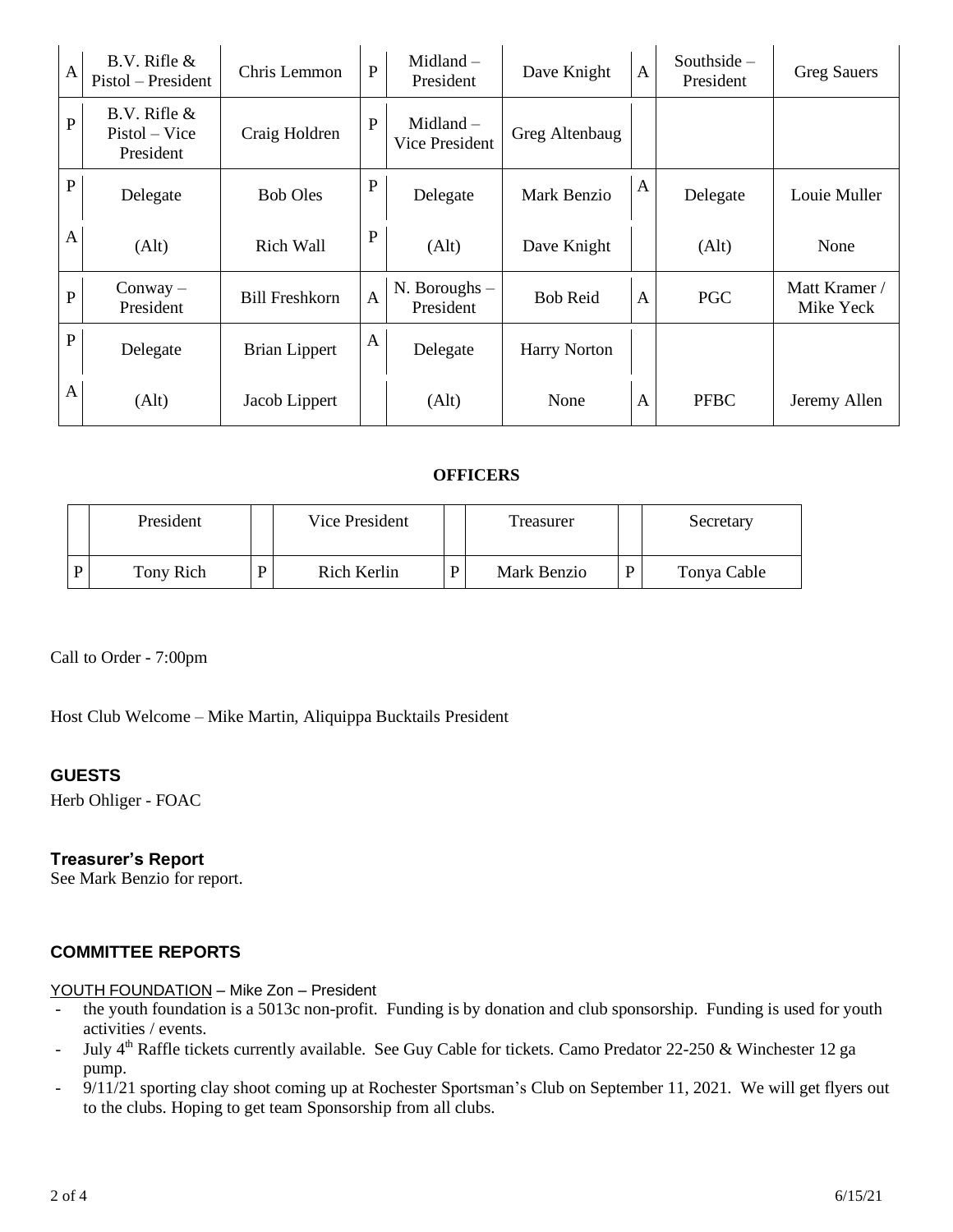### **PROCLAMATION** – Tony Rich

Beaver County declared a 2<sup>nd</sup> Amendment County voted in on December 17, 2020 and signed by the Commissioners of Beaver County.

Beaver County Proclamation  $2<sup>nd</sup>$  Amendment – Copies passes out to all club presidents.

Supported by the Sheriff and the District Attorney of Beaver County.

Tony Rich read through some parts of the document, including the section regarding Article 1 Section 21 of the PA State Constitution – "right of the citizens to bear arms in defense of themselves in this state shall not be questions".

Other Counties that have went 2<sup>nd</sup> amendment after Beaver County: Green, Washington, Armstrong, Clarion and Venango County. Currently working with Lawrence & West Moreland County

Questions?

Comments.

- 23 counties have gone  $2<sup>nd</sup>$  amendment. Beaver County was the  $2<sup>nd</sup>$ . Bradford County was  $1<sup>st</sup>$ .
- Discussion regarding the impact of Title 18 6107 that came in 1995 in Act 17 regarding not being able to take firearms off your property without a license to carry.
- Discussion on the impact of the State of Emergency that was declared and how gun clubs were impacted.
- New Sewickley Twp is now a Second Amendment Sanctuary.
- Economy Borough in working on getting a  $2<sup>nd</sup>$  Amendment Sanctuary.

#### Discussion by clubs.

Tony R. – We are all Americans regardless of party.

- "We the People" started in April. Plan is to go National. Currently working on a handbook to give to the legislators. They work for us, Americans.
- Discussed content to be put in the handbook and the correct way to go about getting it done in a professional manor.
- Beaver County is known as a strong  $2<sup>nd</sup>$  Amendment County.
- Trips to Harrisburg will continue to be red, white and blue but now will go as "We the People" of America.
- FOAC provides voters guide that show who is progun and who is antigun.
- Discussed the history of the plan for the Flight '93 Fundraiser in Freedom in 2011
- Plan to get spokesperson for "We the People".
- Discussion for producing towels for "We the People".

#### Questions?

Comments.

Are we headed in the right direction with "We the People"?

If you can wake people up  $\&$  get them involved, you are headed in the right directions. You are going to have to work. There is reason and purpose to move in this direction. If guns are taken away, clubs will dissolve.

"We the People" meetings are open to anyone who would like to attend and help.

Discussion regarding the importance of social media and the way it should be handled. The message has to go out in large volume so the social media sources do not shut down individuals.

Discussion in regards to term limits & agencies.

#### BREAK FOR DINNER

"We the People" campaign progress:

- 501C4
- Bylaws have been turned in.
- E-board and directors have been selected.
- Discussion, incentive and reason behind the need to fight to keep the  $2<sup>nd</sup>$  amendment right in regards to the next generations.
- The politicians swore on the Bible to uphold the constitution. Now, "We the People" want to go in and hold them to it.
- Several attended the Republican Committee to talk about the Proclamation for the County.